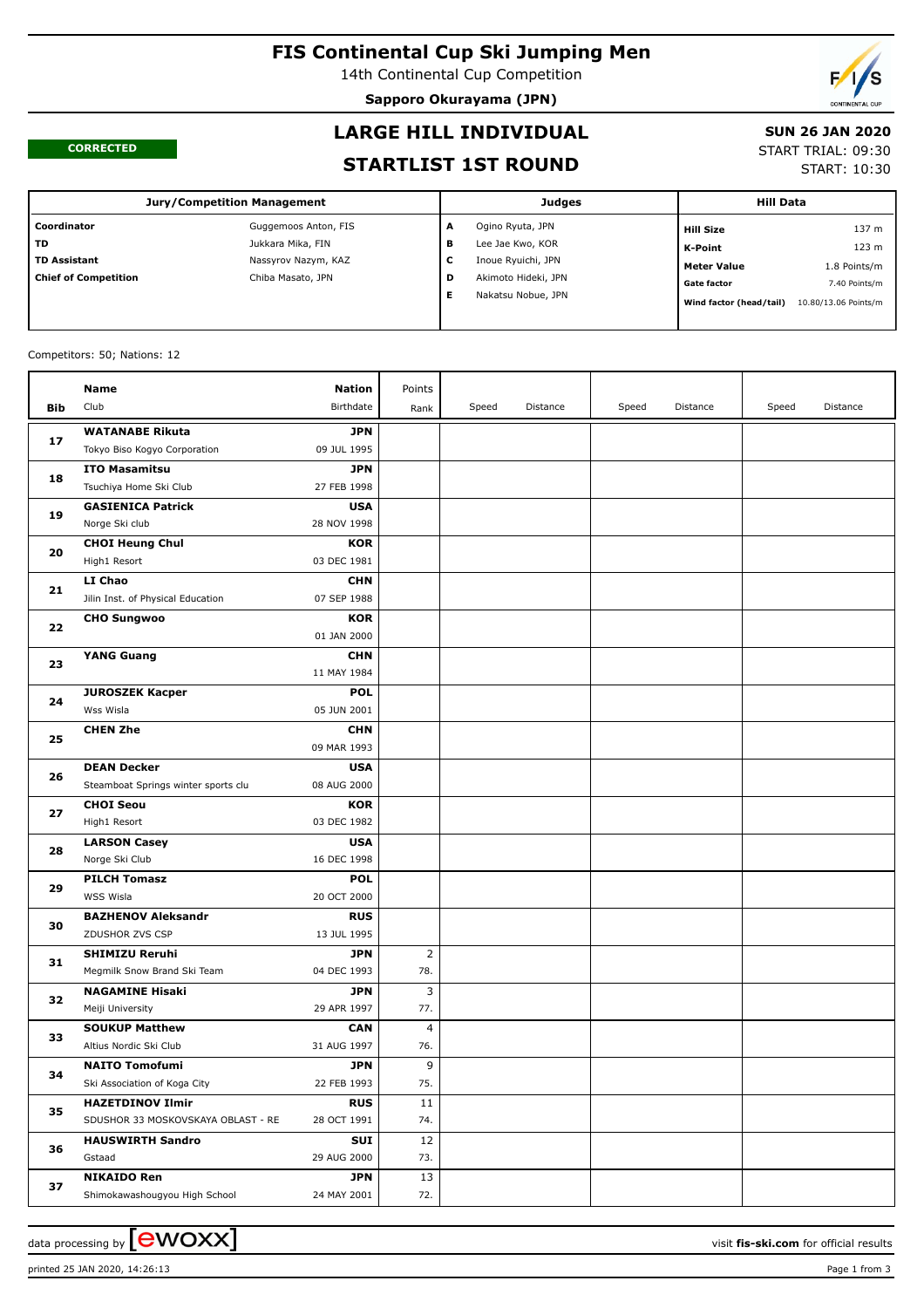# **FIS Continental Cup Ski Jumping Men**

14th Continental Cup Competition

**Sapporo Okurayama (JPN)**



**CORRECTED**

## **LARGE HILL INDIVIDUAL**

### **SUN 26 JAN 2020**

## **STARTLIST 1ST ROUND**

START TRIAL: 09:30 START: 10:30

|     | <b>Nation</b><br><b>Name</b>                               | Points                   |       |          |       |          |       |          |
|-----|------------------------------------------------------------|--------------------------|-------|----------|-------|----------|-------|----------|
| Bib | Club<br>Birthdate                                          | Rank                     | Speed | Distance | Speed | Distance | Speed | Distance |
|     | <b>WINTER Paul</b>                                         | 21<br><b>GER</b>         |       |          |       |          |       |          |
| 38  | 05 OCT 1997<br>SC Willingen                                | 51.                      |       |          |       |          |       |          |
|     | <b>SCHULER Andreas</b>                                     | 28<br><b>SUI</b>         |       |          |       |          |       |          |
| 39  | Einsiedeln<br>30 DEC 1995                                  | 46.                      |       |          |       |          |       |          |
| 40  | <b>WATANABE Hiroaki</b>                                    | 45<br><b>JPN</b>         |       |          |       |          |       |          |
|     | Tokyo Biso Group Ski Team<br>18 SEP 1991                   | 71.                      |       |          |       |          |       |          |
| 41  | <b>MAERKL Kilian</b>                                       | 47<br><b>GER</b>         |       |          |       |          |       |          |
|     | Sc Partenkirchen<br>10 APR 2000                            | 38.                      |       |          |       |          |       |          |
| 42  | <b>MYHREN Mats Bjerke</b>                                  | 52<br><b>NOR</b>         |       |          |       |          |       |          |
|     | 23 SEP 1997<br>Soere Aal                                   | 37.                      |       |          |       |          |       |          |
| 43  | <b>WASEK Pawel</b>                                         | 53<br><b>POL</b>         |       |          |       |          |       |          |
|     | WSS Wisla<br>02 JUN 1999                                   | 36.                      |       |          |       |          |       |          |
| 44  | <b>KASAI Noriaki</b>                                       | 54<br><b>JPN</b>         |       |          |       |          |       |          |
|     | Tsuchiya Home Ski Team<br>06 JUN 1972                      | 34.                      |       |          |       |          |       |          |
| 45  | <b>ITO Kenshiro</b>                                        | 54<br><b>JPN</b>         |       |          |       |          |       |          |
|     | Megmilk Snow Brand Ski Team<br>08 JAN 1990                 | 34.                      |       |          |       |          |       |          |
| 46  | <b>TOCHIMOTO Shohei</b>                                    | 67<br><b>JPN</b>         |       |          |       |          |       |          |
|     | Megmilk Snow Brand Ski Team<br>21 DEC 1989                 | 30.<br>67                |       |          |       |          |       |          |
| 47  | <b>SELL Adrian</b><br>Sv Messstetten<br>28 APR 1998        | <b>GER</b><br>30.        |       |          |       |          |       |          |
|     | <b>RAIMUND Philipp</b>                                     | 71<br><b>GER</b>         |       |          |       |          |       |          |
| 48  | Sc Oberstdorf<br>23 JUN 2000                               | 28.                      |       |          |       |          |       |          |
| 49  | <b>TEPES Jurij</b>                                         | 79<br><b>SLO</b>         |       |          |       |          |       |          |
|     | 14 FEB 1989<br>SD Dolomiti                                 | 24.                      |       |          |       |          |       |          |
|     | <b>ROTH Luca</b>                                           | 92<br><b>GER</b>         |       |          |       |          |       |          |
| 50  | 14 APR 2000<br>Sv Messstetten                              | 23.                      |       |          |       |          |       |          |
|     | <b>GRANERUD Halvor Egner</b>                               | 96<br><b>NOR</b>         |       |          |       |          |       |          |
| 51  | Asker Skiklubb<br>29 MAY 1996                              | 21.                      |       |          |       |          |       |          |
|     | <b>RESINGER Peter</b>                                      | 97<br><b>AUT</b>         |       |          |       |          |       |          |
| 52  | 28 JUN 2000<br>SV Schwarzach                               | 20.                      |       |          |       |          |       |          |
| 53  | <b>PAVLOVCIC Bor</b>                                       | <b>SLO</b><br>111        |       |          |       |          |       |          |
|     | 27 JUN 1998<br>Nd Ratece planica                           | 19.                      |       |          |       |          |       |          |
| 54  | <b>SEMENIC Anze</b>                                        | <b>SLO</b><br>120        |       |          |       |          |       |          |
|     | <b>NSK TRZIC FMG</b><br>01 AUG 1993                        | 18.                      |       |          |       |          |       |          |
| 55  | <b>WOHLGENANNT Ulrich</b>                                  | 133<br><b>AUT</b>        |       |          |       |          |       |          |
|     | 01 AUG 1994<br>SK Kehlegg-Vorarlberg                       | 15.                      |       |          |       |          |       |          |
| 56  | <b>MURANKA Klemens</b>                                     | <b>POL</b><br>154        |       |          |       |          |       |          |
|     | TS Wisla Zakopane<br>31 AUG 1994                           | 14.                      |       |          |       |          |       |          |
| 57  | <b>HAMANN Martin</b><br>SG Nickelhuette Aue<br>10 APR 1997 | <b>GER</b><br>161<br>12. |       |          |       |          |       |          |
|     | <b>IWASA Yuken</b>                                         | JPN<br>169               |       |          |       |          |       |          |
| 58  | Tokyo Biso Group Ski Team<br>02 JUL 1999                   | 10.                      |       |          |       |          |       |          |
|     | <b>HAARE Anders</b>                                        | <b>NOR</b><br>197        |       |          |       |          |       |          |
| 59  | Vikersund IF<br>07 DEC 1999                                | 9.                       |       |          |       |          |       |          |
|     | <b>SCHIFFNER Markus</b>                                    | 209<br><b>AUT</b>        |       |          |       |          |       |          |
| 60  | UVB Hinzenbach-Oberoesterreich<br>05 JUN 1992              | 8.                       |       |          |       |          |       |          |
|     | JELAR Ziga                                                 | 224<br><b>SLO</b>        |       |          |       |          |       |          |
| 61  | Sk Triglav kranj<br>22 OCT 1997                            | 7.                       |       |          |       |          |       |          |
|     | <b>RINGEN Sondre</b>                                       | 277<br><b>NOR</b>        |       |          |       |          |       |          |
| 62  | Baekkelagets SK<br>09 OCT 1996                             | 5.                       |       |          |       |          |       |          |
|     | <b>HUBER Stefan</b>                                        | 382<br><b>AUT</b>        |       |          |       |          |       |          |
| 63  | SC Seekirchen-Salzburg<br>08 MAR 1994                      | 4.                       |       |          |       |          |       |          |

printed 25 JAN 2020, 14:26:13 Page 2 from 3

data processing by **CWOXX** The state of the visit **fis-ski.com** for official results